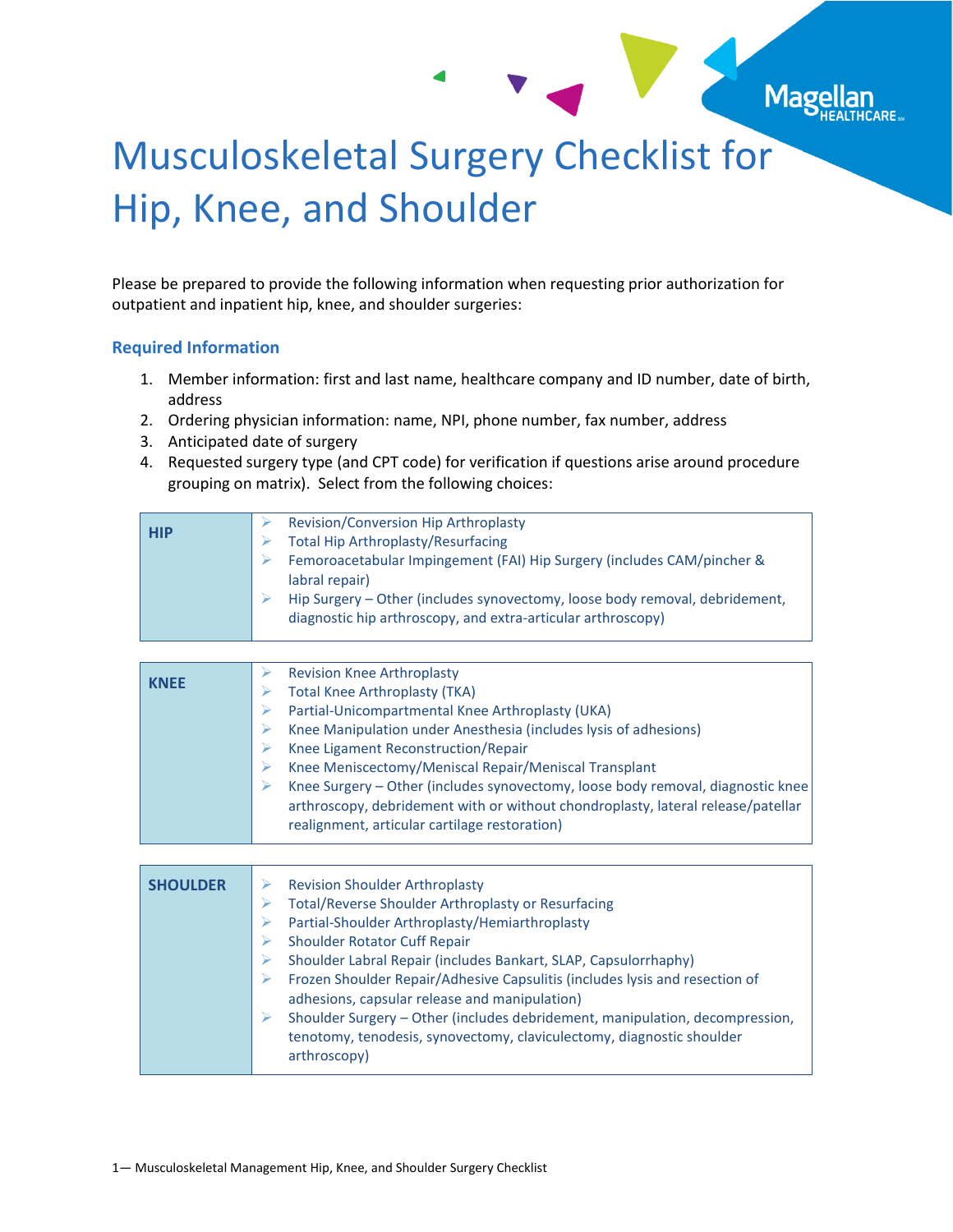*Surgeries addressing the following are not included in the musculoskeletal management program: trauma, amputation, fracture, active infection, pediatric conditions, congenital malformation, dysplasia (hip), palsy/plegia, osteochondritis dissecans (knee), osteotomy (knee), tumor, cyst, cancer, arthrodesis, girdle resection (hip), denervation (hip), joint dislocation, hemiarthroplasty (hip), hardware removal & foreign body.*

- 5. ICD-10 codes
- 6. Facility information: name of facility where the surgery will be performed, address, TIN, requested setting (inpatient, outpatient, ambulatory surgical center)
- 7. Details justifying the surgical procedure:
	- o Primary Clinical Diagnosis
	- o Current symptoms
	- o Date of onset of symptoms or length of time member has had symptoms
	- $\circ$  Physician exam findings (including findings applicable to the requested services)
	- o Non-operative treatment modalities completed, dates and length of treatments, duration of pain relief, and results (e.g., physical therapy, intra-articular cortisone injections, viscosupplementation, chiropractic or osteopathic manipulation, hot pads, massage, ice packs and medication)
	- o Diagnostic imaging results
	- o BMI/Weight and Height

## **Please be prepared to fax the following information, if requested:**

- $\circ$  Surgeon's recent clinical notes outlining clinical conditions and member's symptoms (type, onset, and length of symptoms)
- o Relevant clinical and surgical history related to the proposed surgery
- o Physical exam findings
- $\circ$  Proposed surgical plan outlined by the requesting surgeon and documentation of discussion pertaining to the potential risks and/or complications for the procedure
- $\circ$  Non-operative treatment modalities completed, dates and length of treatments completed, duration of pain relief, and results
	- Depending on the requested surgical procedure, documentation of at least 6 weeks to 3 months of non-operative care is required prior to surgery. Nonoperative care should include at least two or more of the following):
		- o \*Six (6) months of non-operative care may be required for some proposed surgeries
		- Rest or activity modifications/limitations
		- Ice/heat
		- Weight reduction for member with elevated BMI/Weight optimization
		- Protected weight-bearing with cane, walker, or crutches
		- Physical therapy modalities
		- Supervised home exercise
		- Pharmacologic treatment: oral/topical NSAIDS, acetaminophen, analgesics
		- Brace/orthosis
		- Injections (e.g., cortisone)
			- o \*Cortisone Injections completed within 3 months of the proposed surgery are a contraindication for total joint procedures
- o Diagnostic Imaging results
	- Actual MRI reports are required if completed
	- All x-rays should include weight-bearing status